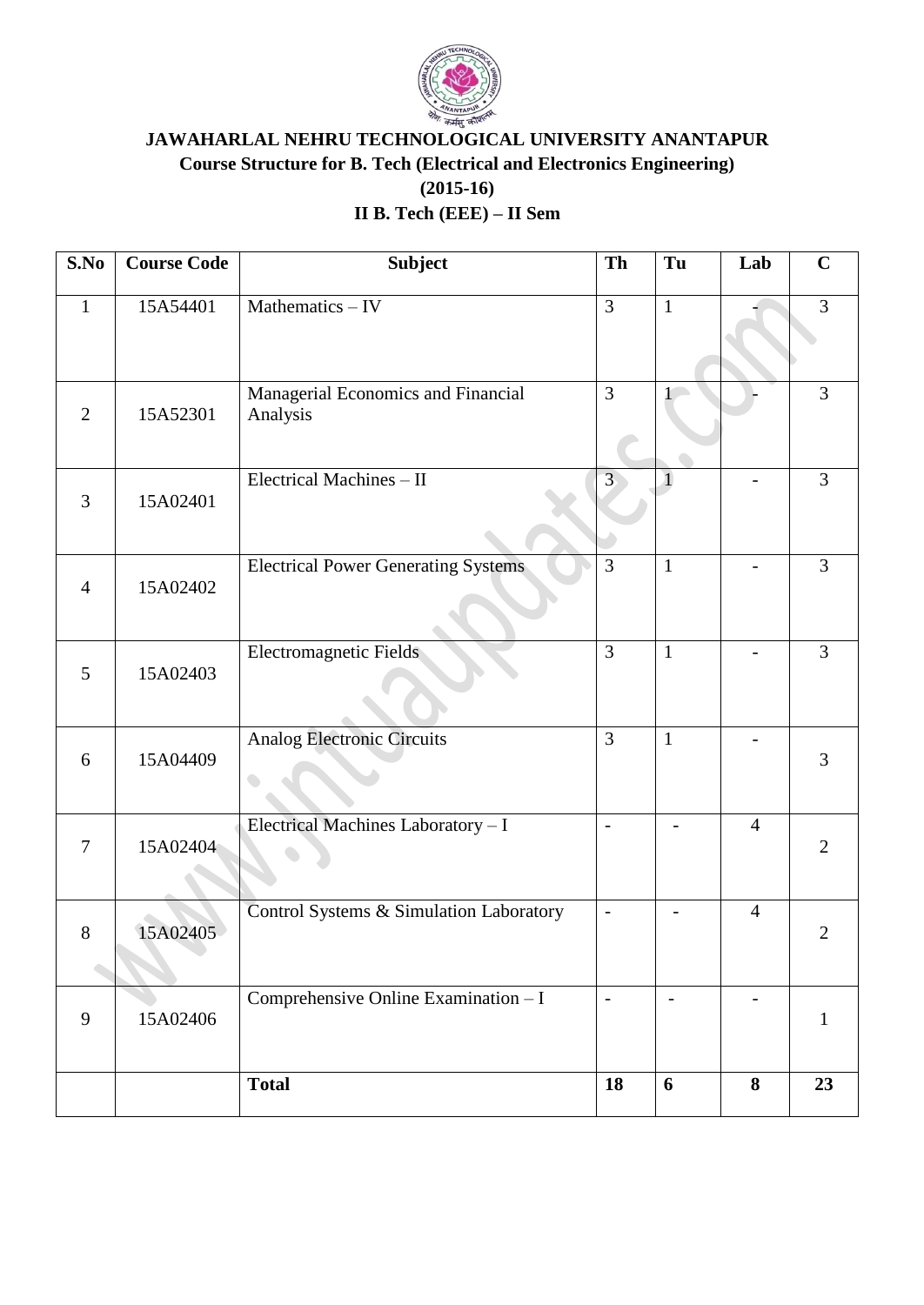| <b>B.</b> Tech II - II sem $(E.E.E)$ | T Tu C        |  |
|--------------------------------------|---------------|--|
|                                      | $3 \t 1 \t 3$ |  |
| $(15\lambda 54401)$ MATHEMATICS TV   |               |  |

#### **(15A54401) MATHEMATICS –IV (Common to ECE, EEE)**

**Objectives:** To enable the students to understand the mathematical concepts of special functions & complex variables and their applications in science and engineering.

**UNIT – I: Special Functions:** Gamma and Beta Functions – their properties – Evaluation of improper integrals. Series Solutions of ordinary differential equations (Power series and Frobenius Method).

**UNIT – II:** Bessel functions – Properties – Recurrence relations – Orthogonality. Legendre polynomials – Properties – Rodrigue's formula – Recurrence relations – Orthogonality.

#### **UNIT – III**

Functions of a complex variable – Continuity – Differentiability – Analyticity – Properties – Cauchy-Riemann equations in Cartesian and polar coordinates. Harmonic and conjugate harmonic functions – Milne – Thomson method.

Conformal mapping: Transformation of  $e^z$ , Inz,  $z^2$ , Sin z, cos z, Bilinear transformation - Translation, rotation, magnification and inversion – Fixed point – Cross ratio – Determination of bilinear transformation.

#### **UNIT – IV**

Complex integration: Line integral – Evaluation along a path and by indefinite integration – Cauchy's integral theorem – Cauchy's integral formula – Generalized integral formula.

Complex power series: Radius of convergence – Expansion in Taylor's series, Maclaurin's series and Laurent series. Singular point – Isolated singular point – Pole of order m – Essential singularity.

#### **UNIT – V**

Residue – Evaluation of residue by formula and by Laurent's series – Residue theorem.

Evaluation of integrals of the type

(a) Improper real integrals  $\int_{-\infty}^{\infty} f(x) dx$  (b)  $\int_{-\infty}^{\infty} f(x) dx$  (c)  $\int_{-\infty}^{\infty} e^{imx} f(x) dx$  $\int_{c}^{2\pi} f(c) s d\theta d\theta$  (c)  $\int_{c}^{c} e^{imx} f(x) dx$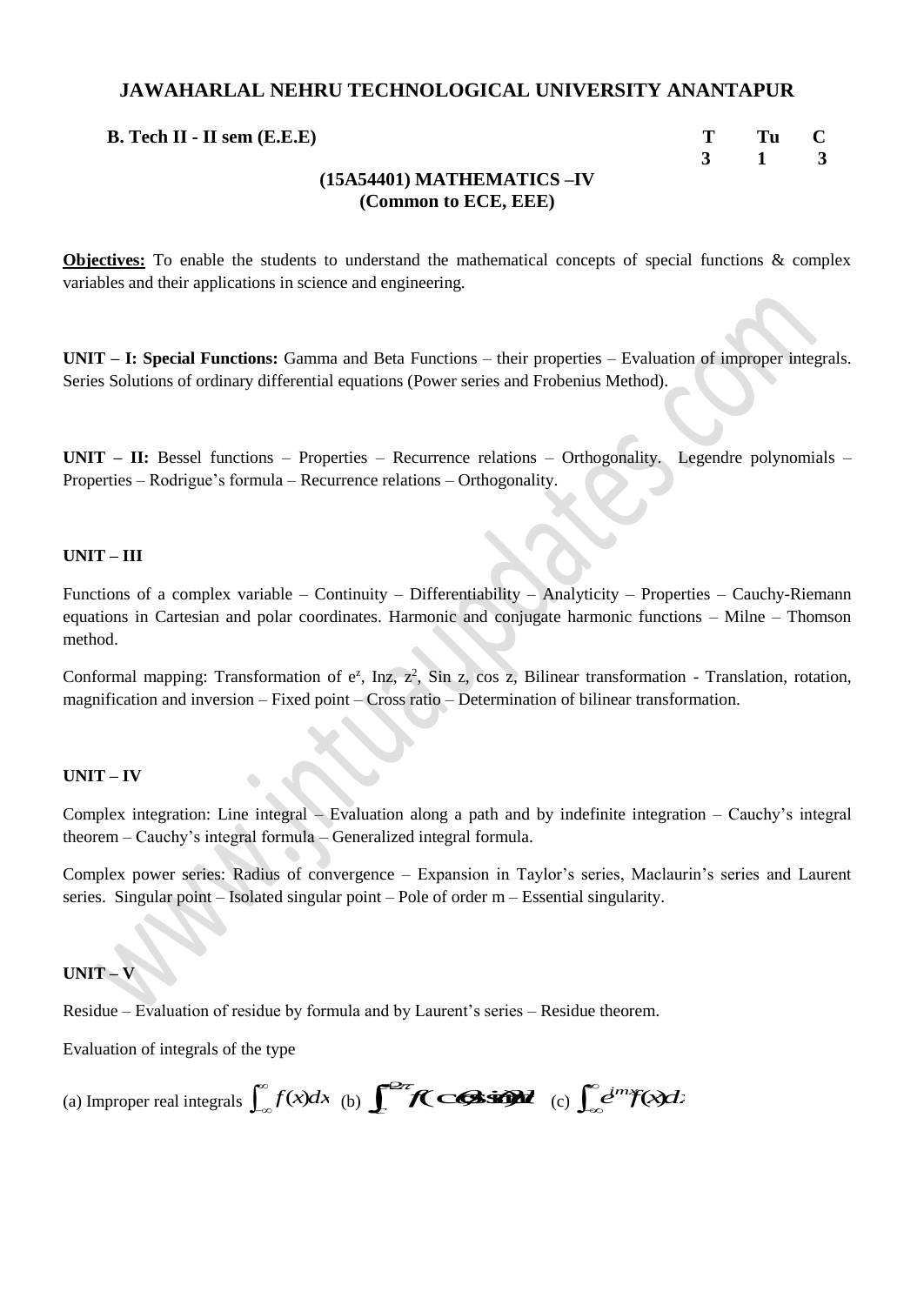#### **TEXT BOOKS:**

- 1. Higher Engineering Mathematics, B.S.Grewal, Khanna publishers.
- 2. Engineering Mathematics, Volume III, E. Rukmangadachari & E. Keshava Reddy, Pearson Publisher

#### **REFERENCES:**

- 1. Mathematics III by T.K.V. Iyengar, B.Krishna Gandhi, S.Ranganatham and M.V.S.S.N.Prasad, S.Chand publications.
- 2. Advanced Engineering Mathematics, Peter V.O'Neil, CENGAGE publisher.
- 3. Advanced Engineering Mathematics by M.C. Potter, J.L. Goldberg, Edward F.Aboufadel, Oxford.

**Outcomes:** The student achieves the knowledge to analyse the problems using the methods of special functions and complex variables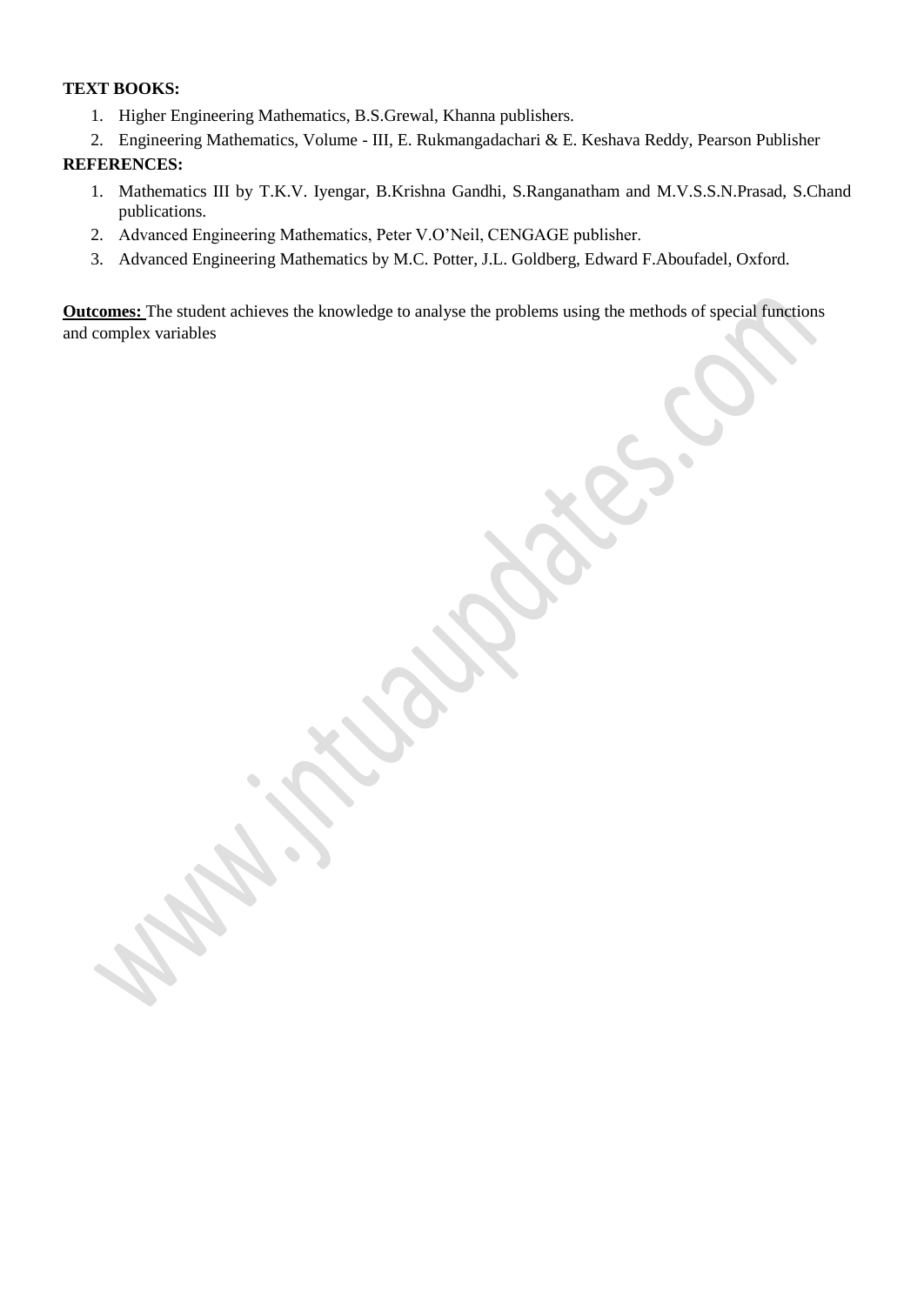| <b>B.</b> Tech $II$ - $II$ sem $(E.E.E)$               | - Tullio C |  |
|--------------------------------------------------------|------------|--|
|                                                        | 3 1 3      |  |
| (15A52301) MANAGERIAL ECONOMICS AND FINANCIAL ANALYSIS |            |  |

**Course Objectives:** The objective of this course is to equip the student with the basic inputs of Managerial Economics and Economic Environment of business and to impart analytical skills in helping them take sound financial decisions for achieving higher organizational productivity.

#### **Unit I: INTRODUCTION TO MANAGERIAL ECONOMICS**

Managerial Economics – Definition- Nature- Scope - Contemporary importance of Managerial Economics - Relationship of Managerial Economics with Financial Accounting and Management. **Demand Analysis**: Concept of Demand-Demand Function - Law of Demand - Elasticity of Demand-Significance - Types of Elasticity - Measurement of elasticity of demand - Demand Forecasting- factors governing demand forecasting- methods of demand forecasting.

## **UNIT II: THEORY OF PRODUCTION AND COST ANALYSIS**

**Production Function**- Least cost combination- Short-run and Long- run production function- Isoquants and Isocosts, MRTS - Cobb-Douglas production function - Laws of returns - Internal and External economies of scale - **Cost Analysis**: Cost concepts and cost behavior- Break-Even Analysis (BEA) - Determination of Break Even Point (Simple Problems)-Managerial significance and limitations of Break- Even Point.

## **UNIT III: INTRODUCTION TO MARKETS AND NEW ECONOMIC ENVIRONMENT**

**Market structures**: Types of Markets - Perfect and Imperfect Competition - Features of Perfect Competition- Monopoly-Monopolistic Competition-Oligopoly-Price-Output Determination - Pricing Methods and Strategies-Forms of Business Organizations- Sole Proprietorship- Partnership – Joint Stock Companies - Public Sector Enterprises – New Economic Environment- Economic Liberalization – Privatization - Globalization.

#### **UNIT IV: INTRODUCTION TO FINANCIAL ACCOUNTING AND ANALYSIS**

Financial Accounting – Concept - Emerging need and Importance - Double-Entry Book Keeping-Journal - Ledger – Trial Balance - Financial Statements - Trading Account – Profit & Loss Account –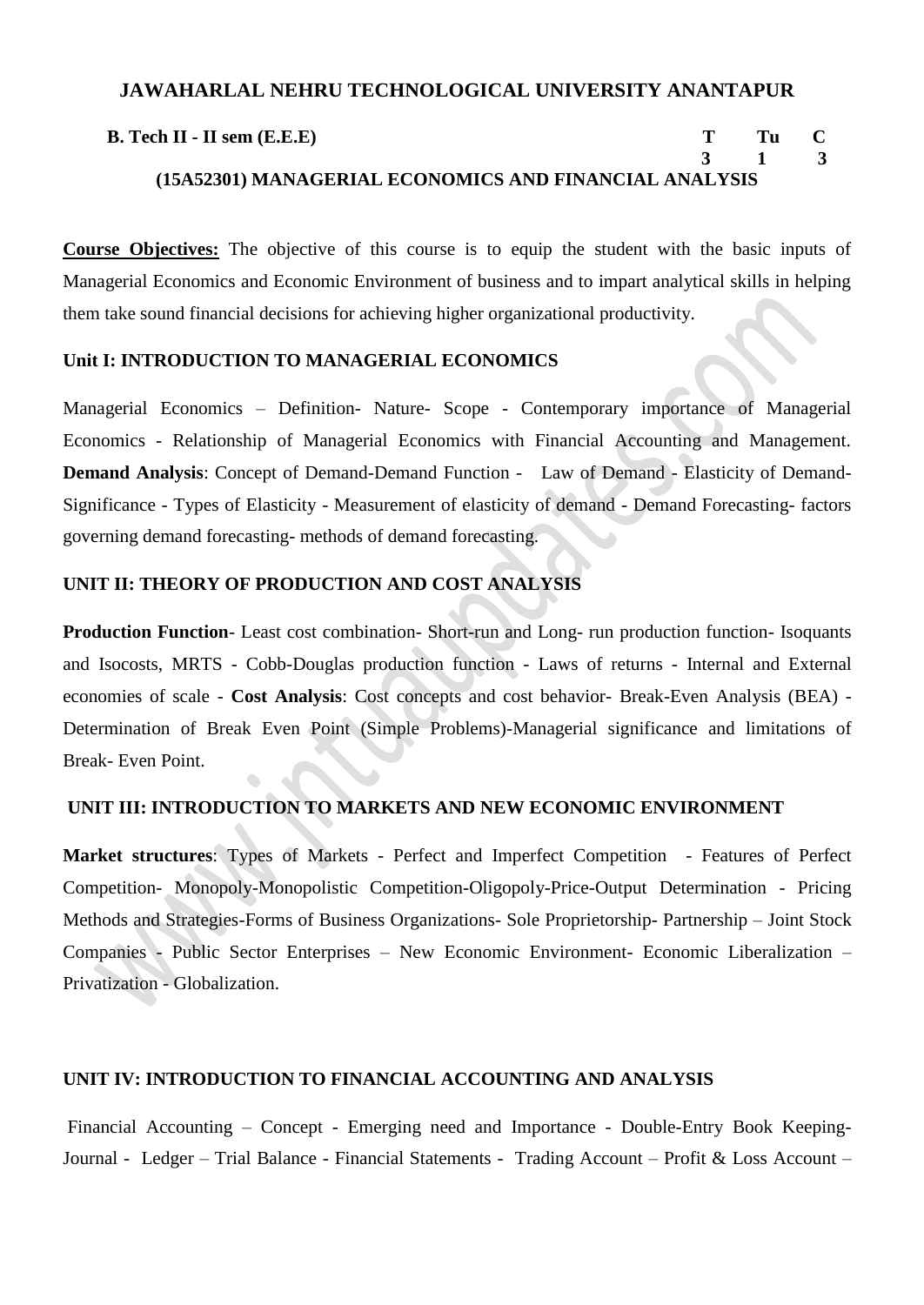Balance Sheet (with simple adjustments). Financial Analysis – Ratios – Liquidity, Leverage, Profitability, and Activity Ratios (simple problems).

#### **UNIT V: CAPITAL AND CAPITAL BUDGETING**

Concept of Capital - Over and Undercapitalization – Remedial Measures - Sources of Shot term and Long term Capital - Estimating Working Capital Requirements – Capital Budgeting – Features of Capital Budgeting Proposals – Methods and Evaluation of Capital Budgeting Projects – Pay Back Method – Accounting Rate of Return (ARR) – Net Present Value (NPV) – Internal Rate Return (IRR) Method (simple problems)

**Learning Outcome**: After completion of this course, the student will able to understand various aspects of Managerial Economics and analysis of financial statements and inputs therein will help them to make sound and effective decisions under different economic environment and market situations.

## **TEXT BOOKS:**

- 1. Managerial Economics 3/e, Ahuja H.L, S.Chand, 2013.
- 2. Financial Management, I.M.Pandey, Vikas Publications, 2013.

#### **REFERENCES**

- 1. Managerial Economics and Financial Analysis, 1/e, Aryasri, TMH, 2013.
- 2. Managerial Economics and Financial Analysis, S.A. Siddiqui and A.S. Siddiqui, New Age International, 2013.

3. Accounting and Financial Mangement, T.S.Reddy & Y. Hariprasad Reddy, Margham Publishers.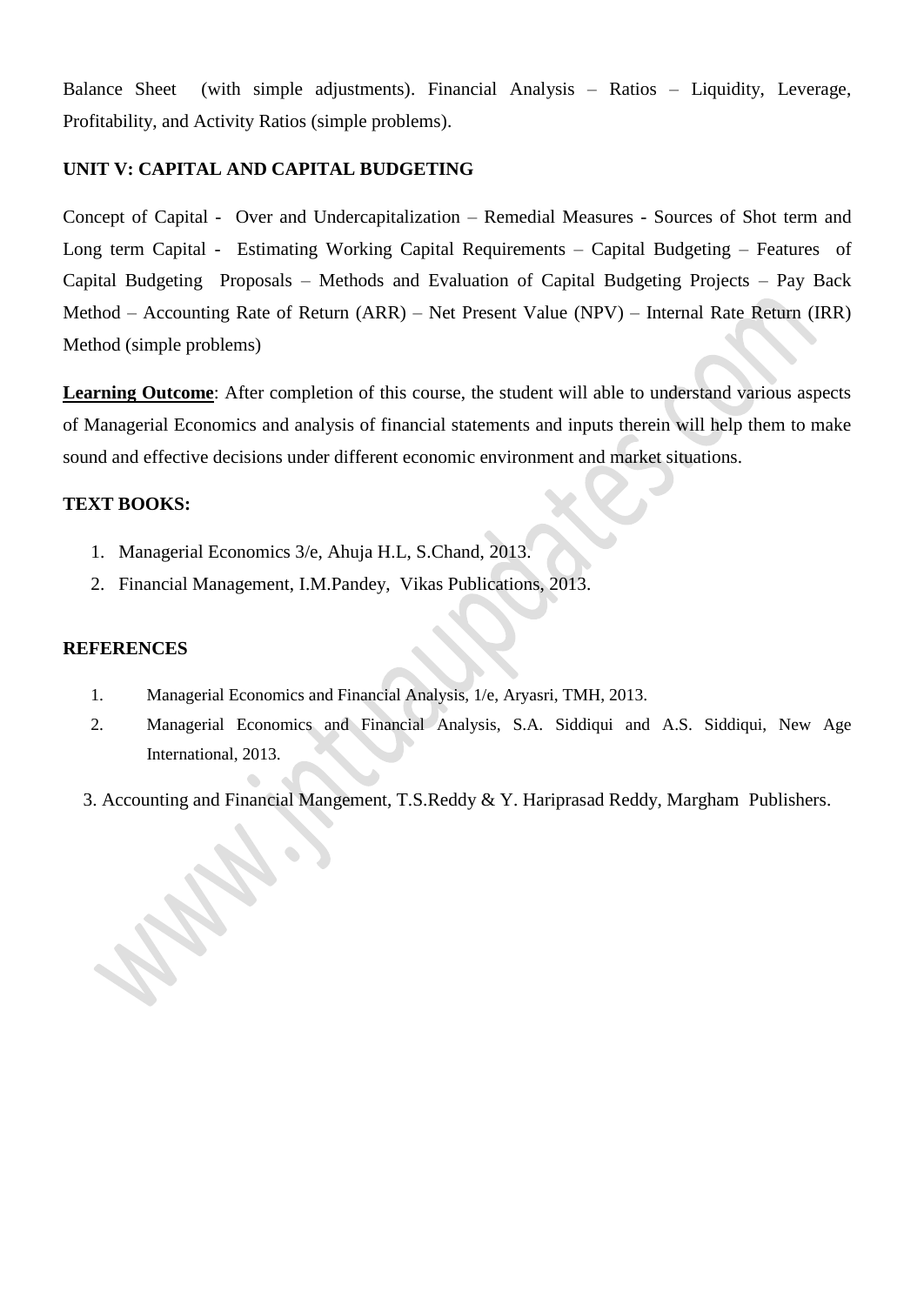**B.** Tech **II** - **II** sem (**E.E.E**) **T** Tu C

# **3 1 3**

## **(15A02401) ELECTRICAL MACHINES – II**

# **OBJECTIVES:**

To make the student learn about:

- Constructional details of transformer and its operation (i) on no load (ii) on load
- Predetermination of regulation and efficiency of transformer from OC and SC test results
- Parallel operation of transformers
- Constructional details, principle of operation and the importance of slip in Induction motor operation
- The slip-torque characteristics and torque calculations of Induction motor
- Methods of starting and speed control of Induction motor

# **UNIT-I SINGLE PHASE TRANSFORMERS**

Single Phase Transformers- Constructional Details- Hystersis and Eddy Current Losses-Emf Equation - Operation on No Load and on Load - Phasor Diagrams.

Equivalent Circuit - Losses and Efficiency-Regulation. All Day Efficiency - Effect of Variations of Frequency & Supply Voltage on Iron Losses.

# **UNIT-II TESTING OF TRANSFORMERS, THREE PHASE TRANSFORMERS**

OC and SC Tests - Sumpner's Test - Predetermination of Efficiency and Regulation-Separation of Losses Test-Parallel Operation with Equal and Unequal Voltage Ratios - Auto Transformers-Equivalent Circuit - Comparison with Two Winding Transformers.

Three Phase Transformers - Connections - Y/Y, Y/ $\Delta$ ,  $\Delta$ /Y,  $\Delta$ / $\Delta$  and Open  $\Delta$ , Third Harmonics in Phase Voltages-Three Winding Transformers-Tertiary Windings- Scott Connection.

# **UNIT-III THREE-PHASE INDUCTION MOTORS**

Polyphase Induction Motors-Constructional Details of Cage and Wound Rotor Machines-Production of Rotating Magnetic Field - Principle of Operation – Slip - Rotor Emf and Rotor Frequency - Rotor Reactance, Rotor Current and Power factor at Standstill and under running conditions - Rotor Power Input, Rotor Copper Loss and Mechanical Power Developed and Their Inter Relationship.

# **UNIT-IV 3-PHASE INDUCTION MOTOR CHARACTERISTICS**

Torque Equation - Expressions for Maximum Torque and Starting Torque - Torque Slip Characteristic – Load characteristics - Equivalent Circuit - Phasor Diagram - Crawling and Cogging -Circle Diagram-No Load and Blocked Rotor Tests-Predetermination of Performance.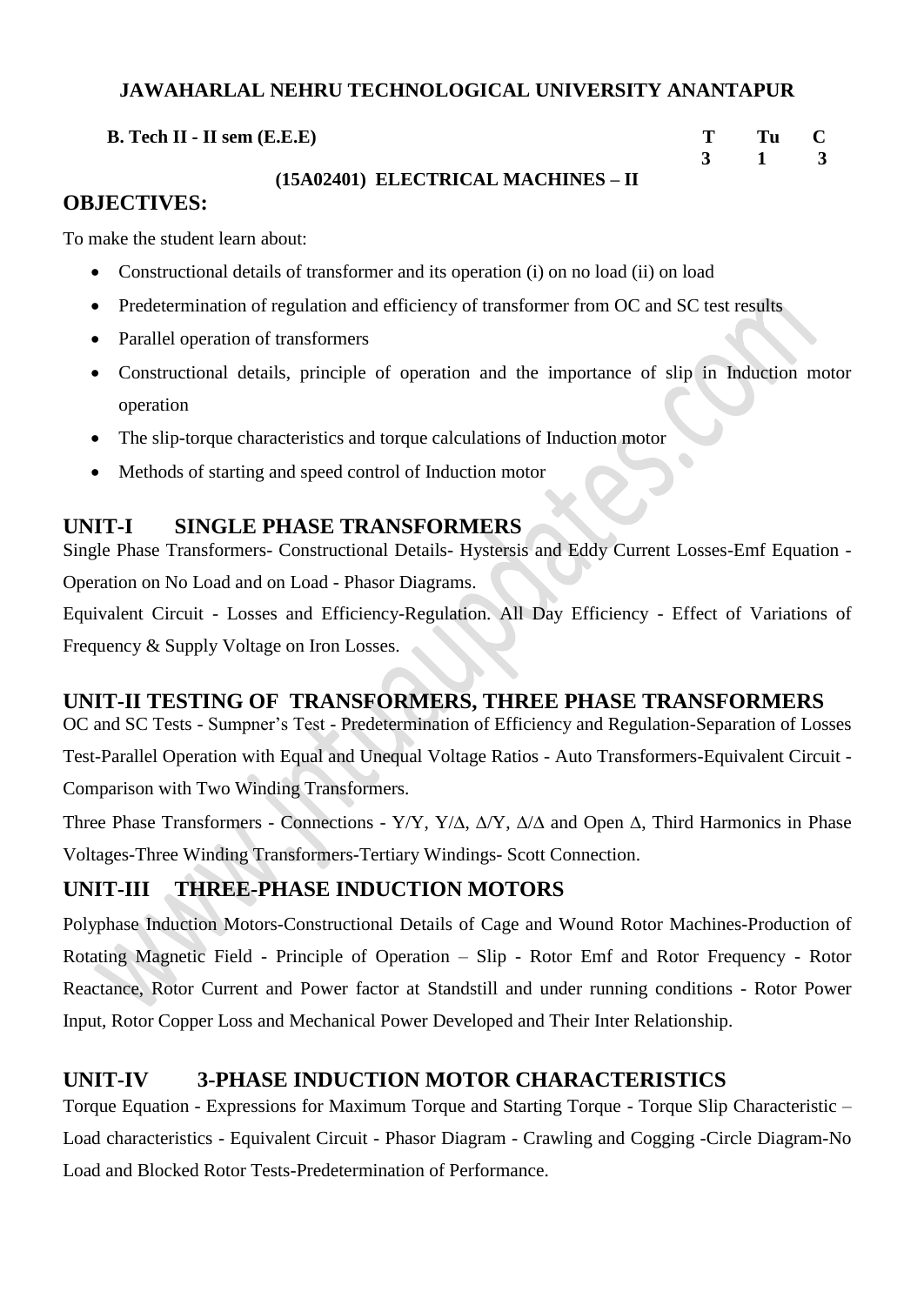# **UNIT-V STARTING AND SPEED CONTROL OF INDUCTION MOTORS**

Starting Methods and Starting Current and Torque Calculations, Speed Control-Change of Frequency;

Pole Changing and Methods of Consequent Poles; Cascade Connection. Injection of an Emf.

# **OUTCOMES:**

After completing the course, the student should be able to do the following:

- Draw the equivalent circuit of transformer
- Conduct O.C, S.C tests and predetermine the regulation and efficiency of transformer
- Compute the load shared by each transformer when several transformers operate in parallel
- Draw the circle diagram of a three phase Induction motor and predetermine the performance characteristics
- Determine the starting torque, maximum torque, slip at maximum torque using given data

## **TEXT BOOKS:**

- 1. Electrical Machinery, P.S. Bimbhra, Khanna Publishers, 7<sup>th</sup> Edition, 2011.
- 2. Electric Machines 4<sup>th</sup> edition, D.P.Kothari and I.J. Nagrath, Mc Graw Hill Education (India) Pvt. Ltd.,  $4<sup>th</sup>$  Edition, 2010,  $16<sup>th</sup>$  Reprint 2015.

# **REFERENCE BOOKS:**

- 1. The Performance and Design of Alternating Current Machines, M. G. Say, CBS Publishers, 3<sup>rd</sup> Edition, 2002.
- 2. Theory of Alternating Current Machinery, Alexander S. Langsdorf, Tata McGraw-Hill, 2<sup>nd</sup> edition, 1999,  $35<sup>th</sup>$  Reprint.
- 3. A Textbook of Electrical Machines, K R Siddhapura and D B Raval, Vikas Publishing House Pvt. Ltd., 2014.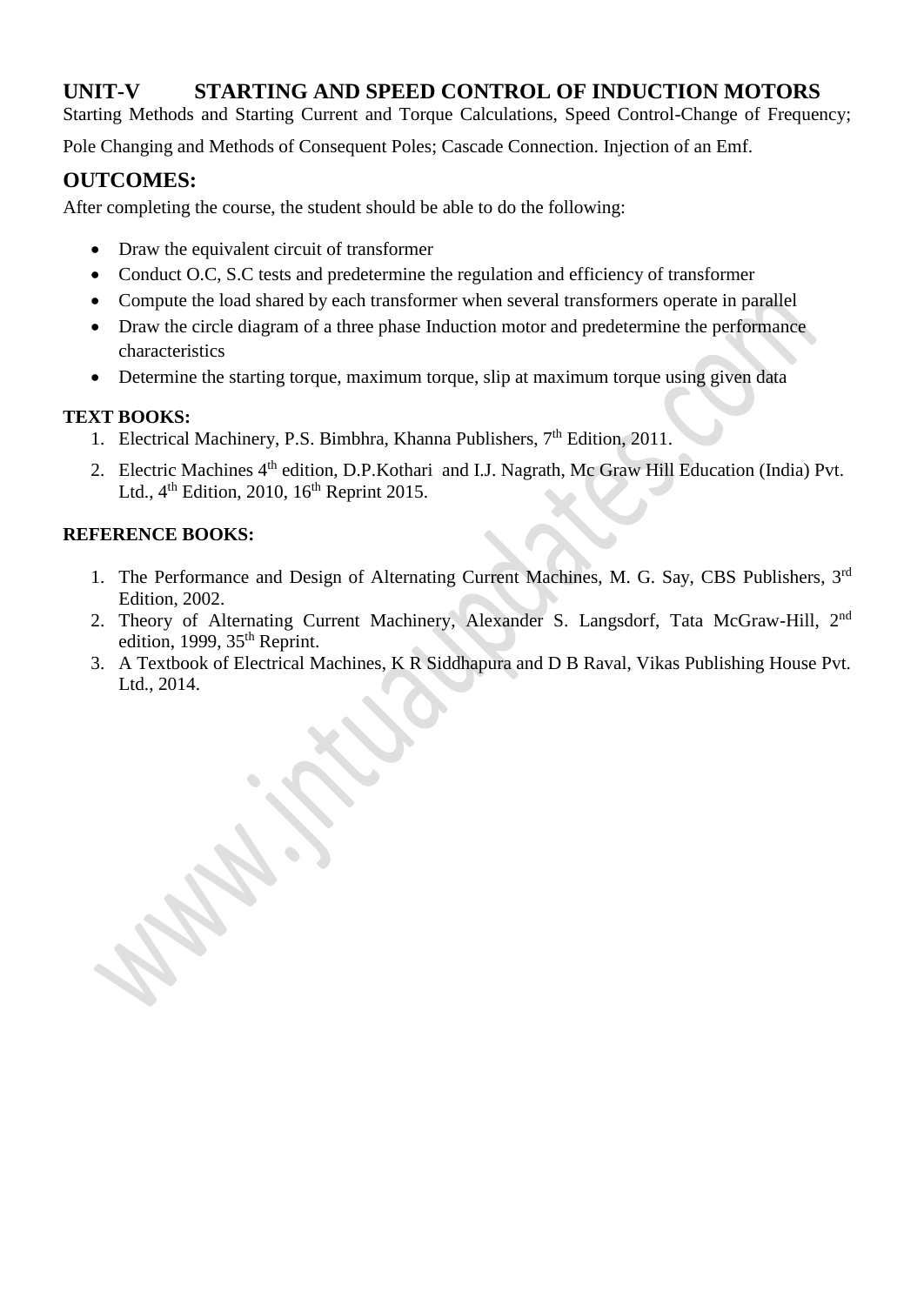**B.** Tech **II** - **II** sem (**E.E.E**) **T** Tu C

 **3 1 3**

## **(15A02402) ELECTRICAL POWER GENERATING SYSTEMS**

# **OBJECTIVES:**

To make the student learn about:

- Structure, essential components and their layout in thermal power station
- Selection of site for thermal power station
- Selection of site for hydro power generation
- Various aspects and issues involved in Nuclear power generation
- Electric power generation from renewable energy sources as sun, wind and ocean
- Cost of generation and tariff methods

# **UNIT-I: THERMAL POWER GENERATING SYSTEMS**

Block Diagram of Thermal Power Station (TPS) showing paths of Coal, Steam, Water, Air, Ash and Flue Gasses - Brief Description of TPS Components: Economizers, Boilers, Super Heaters, Turbines, Condensers, Chimney and Cooling Towers.

# **UNIT-II: HYDRO & NUCLEAR POWER GENERATING SYSTEMS**

**Hydro Power:** Selection of Site, Classification, Layout, Description of Main Components.

**Nuclear Power**: Nuclear Fission and Chain Reaction.- Nuclear Fuels.- Principle of Operation of Nuclear Reactor.-Reactor Components: Moderators, Control Rods, Reflectors and Coolants.- Radiation Hazards: Shielding and Safety Precautions.- Types of Nuclear Reactors and Brief Description of PWR, BWR and FBR.

# **UNIT –III: SOLAR & WIND POWER GENERATING SYSTEMS**

**Solar Power Generation**: Role and Potential of Solar Energy Options, Principles of Solar Radiation, Flat Plate and Concentrating Solar Energy Collectors, Different Methods of Energy Storage – PV Cell-V-I Characteristics.

**Wind Power Generation**: Role and potential of Wind Energy Option, Horizontal and Vertical Axis Wind Mills- Performance Characteristics- Power- Speed & Torque- Speed Characteristics-Pitch & Yaw Controls – Power Electronics Application – Economic Aspects.

# **UNIT-IV: BIOGAS & GEOTHERMAL POWER GENERATING SYSTEMS**

**Biogas Power Generation**: Principles of Bioconversion, Types of Biogas Digesters – Characteristics of Bio-Gas- Utilization- Economic and Environmental Aspects.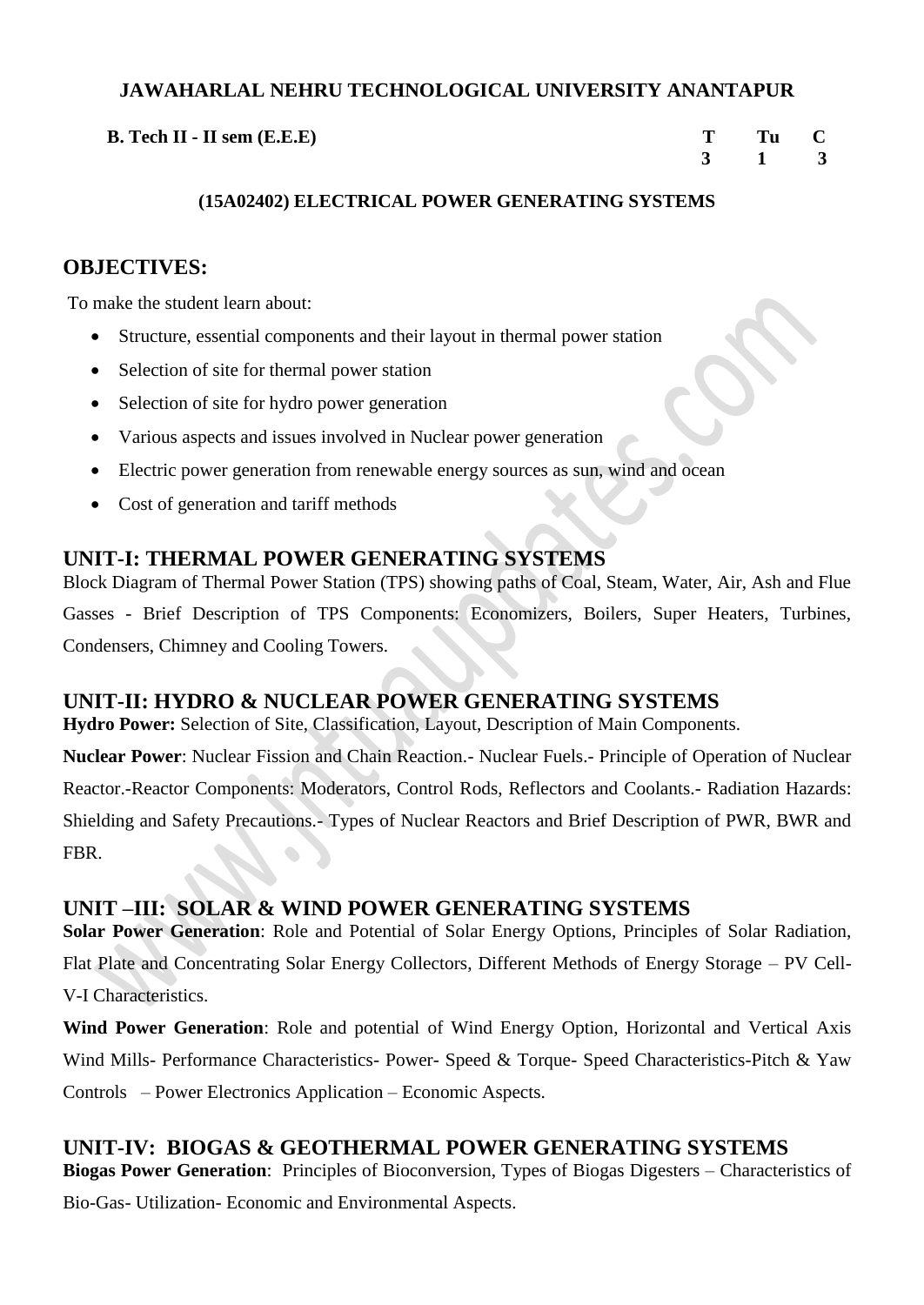**Geothermal and Ocean Power Generation**: Principle of Geothermal Energy Methods of Harnessing-Principle of Ocean Energy-Tidal and Wave Energy- Mini Hydel Plants- Economic Aspects.

# **UNIT-V: ECONOMIC ASPECTS OF POWER GENERATION**

Load Curve, Load Duration and Integrated Load Duration Curves-Load Demand, Diversity, Capacity, Utilization and Plant Use Factors- Numerical Problems. Costs Of Generation and their Division Into Fixed, Semi-Fixed and Running Costs. Tariff Methods: Desirable Characteristics of a Tariff Method.- Flat Rate, Block-Rate, Two-Part, Three –Part, and Power Factor Tariff Methods and Numerical Problems.

**OUTCOMES:** After completing the course, the student should be able to do the following:

- Estimate the coal requirement, cost per kWh generation and number of units generated for thermal power station
- Estimate the required flow of river water, cost of generation and number of units generated in hydel power generation
- Compute various factors like load factor, plant factor
- Evaluate the tariffs to be charged for the consumers
- Plot the load curve, load duration curve and hence determine the load capacity of the plant

# **TEXT BOOKS:**

- 1. A Text Book on Power System Engineering by M.L.Soni, P.V.Gupta, U.S.Bhatnagar and A.Chakraborti, Dhanpat Rai & Co. Pvt. Ltd., 1999.
- 2. Electric Power Generation Distribution and Utilization by C.L Wadhwa, New Age International (P) Ltd., 2005.
- 3. Non Conventional Energy Sources by G.D. Rai, Khanna Publishers, 2000.

# **REFERENCE BOOKS:**

- 1. Renewable Energy Resources John Twidell and Tony Weir, Second Edition, Taylor and Francis Group, 2006.
- 2. Electrical Power Generation, Transmission and Distribution by S.N.Singh., PHI, 2003.
- 3. Principles of Power Systemsby V.K Mehta and Rohit Mehta S.CHAND& COMPANY LTD., New Delhi 2004.
- 4. Wind Electrical Systems by S. N. Bhadra, D. Kastha & S. Banerjee Oxford University Press, 2013.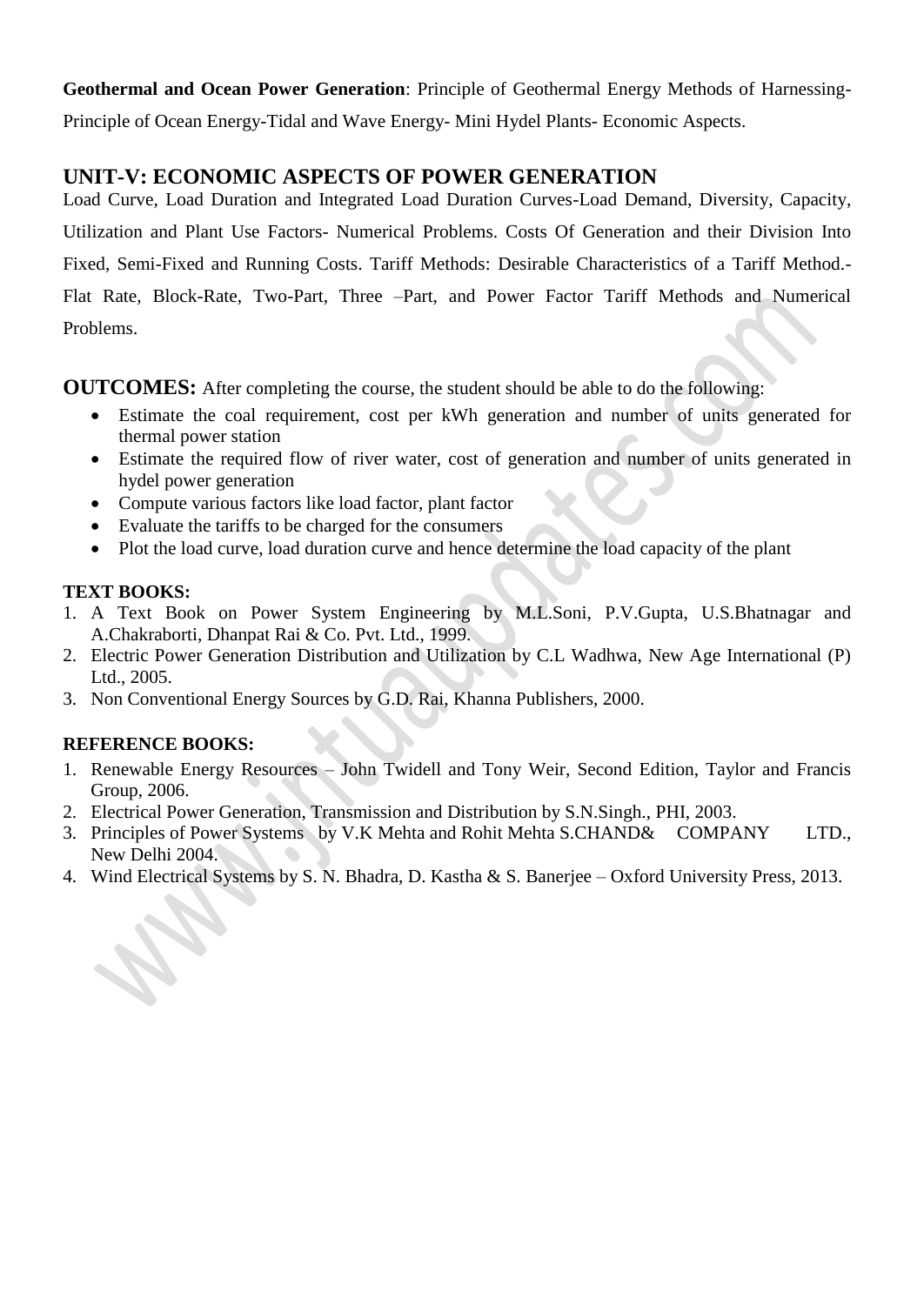**B.** Tech **II** - **II** sem (**E.E.E**) **T** Tu C

 **3 1 3**

 $\bullet$ 

## **(15A02403) ELECTROMAGNETIC FIELDS**

# **OBJECTIVES:**

To make the student learn about:

- The laws concerning static electric fields: Coulomb's law, Gauss law; the laws concerning static magnetic fields: Biot-savart law, Ampere circuital law
- The equations concerned with static electric fields
- The equations concerned with static magnetic fields
- The difference between the behaviors of conductors and dielectrics in electric fields
- The energy stored and energy density in (i) static electric field (ii) magnetic field
- Electric dipole and dipole moment, magnetic dipole and dipole moment

# **UNIT-I ELECTROSTATICS**

Electrostatic Fields - Coulomb's Law - Electric Field Intensity(EFI) due to Line, Surface and Volume charges- Work Done in Moving a Point Charge in Electrostatic Field-Electric Potential due to point charges, line charges and Volume Charges - Potential Gradient - Gauss's Law-Application of Gauss's Law-Maxwell's First Law – Numerical Problems.

Laplace's Equation and Poisson's Equations - Solution of Laplace's Equation in one Variable. Electric Dipole - Dipole Moment - Potential and EFI due to Electric Dipole - Torque on an Electric Dipole in an Electric Field – Numerical Problems.

# **UNIT- II CONDUCTORS AND DIELECTRICS**

Behavior of Conductors in an Electric Field-Conductors and Insulators – Electric Field Inside a Dielectric Material – Polarization – Dielectric Conductors and Dielectric Boundary Conditions – Capacitance-Capacitance of Parallel Plate, Spherical & Co-axial capacitors – Energy Stored and Energy Density in a Static Electric Field – Current Density – Conduction and Convection Current Densities – Ohm's Law in Point Form – Equation of Continuity – Numerical Problems.

# **UNIT-III MAGNETO STATICS**

Static Magnetic Fields – Biot-Savart Law – Oerstead's experiment – Magnetic Field Intensity(MFI) due to a Straight, Circular &Solenoid Current Carrying Wire – Maxwell's Second Equation. Ampere's Circuital Law and its Applications Viz., MFI Due to an Infinite Sheet of Current and a Long Current Carrying Filament – Point Form of Ampere's Circuital Law – Maxwell's Third Equation – Numerical Problems.

Magnetic Force –– Lorentz Force Equation – Force on Current Element in a Magnetic Field -Force on a Straight and Long Current Carrying Conductor in a Magnetic Field - Force Between two Straight and Parallel Current Carrying Conductors – Magnetic Dipole and Dipole moment – A Differential Current Loop as a Magnetic Dipole – Torque on a Current Loop Placed in a Magnetic Field – Numerical Problems.

## **UNIT – IV MAGNETIC POTENTIAL**

Scalar Magnetic Potential and Vector Magnetic Potential and its Properties - Vector Magnetic Potential due to Simple Configuration – Vector Poisson's Equations.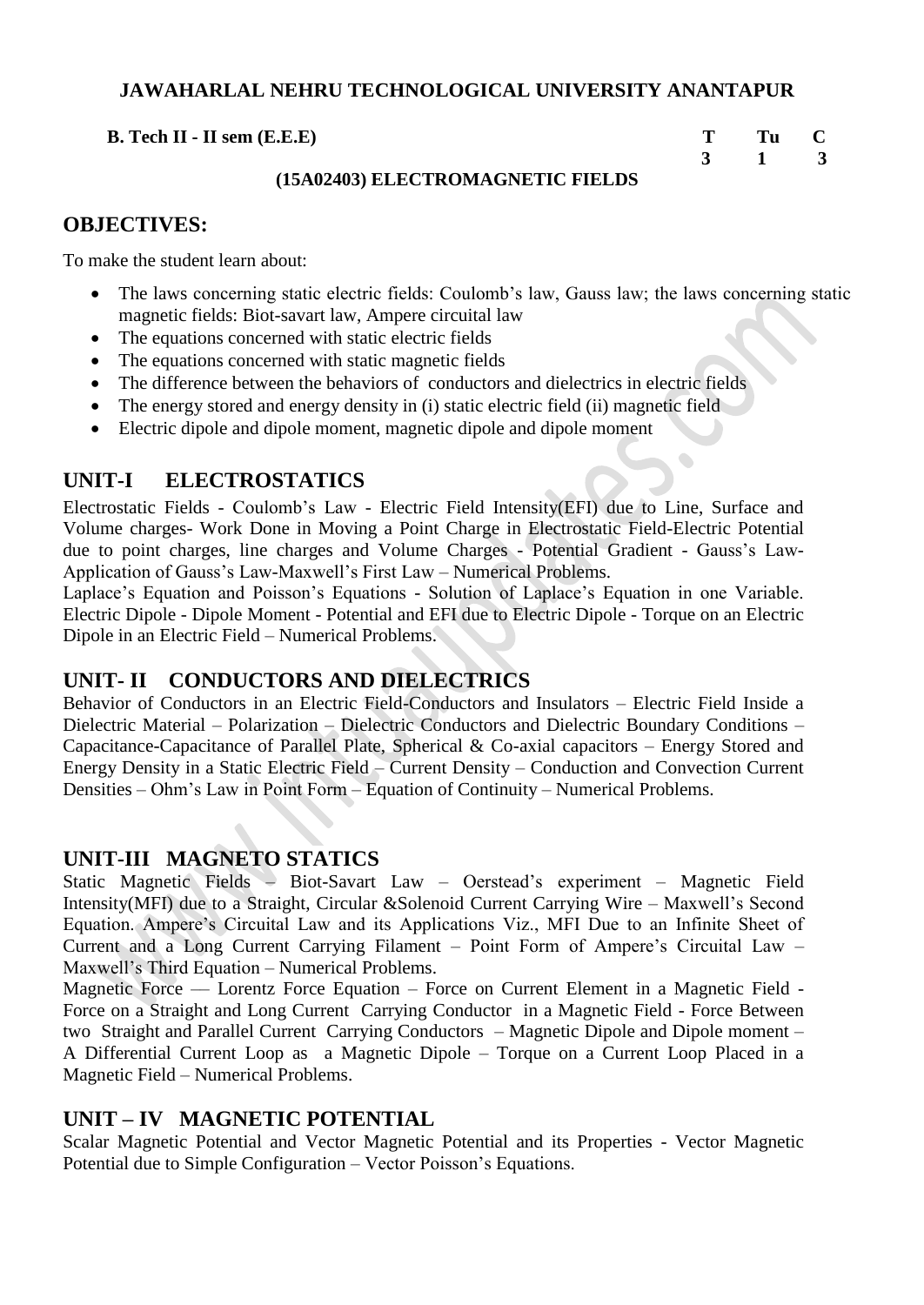Self and Mutual Inductances – Neumann's Formulae – Determination of Self Inductance of a Solenoid and Toroid and Mutual Inductance Between a Straight, Long Wire and a Square Loop Wire in the Same Plane – Energy Stored and Intensity in a Magnetic Field – Numerical Problems.

# **UNIT-V TIME VARYING FIELDS**

Faraday's Law of Electromagnetic Induction – It's Integral and Point Forms – Maxwell's Fourth Equation. Statically and Dynamically Induced E.M.F's – Simple Problems – Modified Maxwell's Equations for Time Varying Fields – Displacement Current.

Wave Equations – Uniform Plane Wave Motion in Free Space, Conductors and Dielectrics – Velocity, Wave Length, Intrinsic Impedence and Skin Depth – Poynting Theorem – Poynting Vector and its Significance**.**

**OUTCOMES:** After going through this course the student acquires:

- Knowledge on basic principles, concepts and fundamental laws of electromagnetic fields.
- The knowledge to understand 3-dimensional co-ordinate systems, electrostatics, magneto statics, time-varying fields and interaction between electricity and magnetism.
- The knowledge to calculate the quantities associated with uniform plane wave motion in different media of transmission.

## **TEXT BOOKS:**

- 1. Engineering Electromagnetics, William.H.Hayt, Mc.Graw Hill, 2010.
- 2. Principles of Electromagnetics, 6<sup>th</sup> Edition, Sadiku, Kulkarni, OXFORD University Press, 2015.

## **REFERENCE BOOKS:**

- 1. Field Theory, K.A.Gangadhar, Khanna Publications, 2003.
- 2. Electromagnetics 5<sup>th</sup> edition, J.D.Kraus,Mc.Graw Hill Inc, 1999.
- 3. Electromagnetics, Joseph Edminister, Tata Mc Graw Hill, 2006.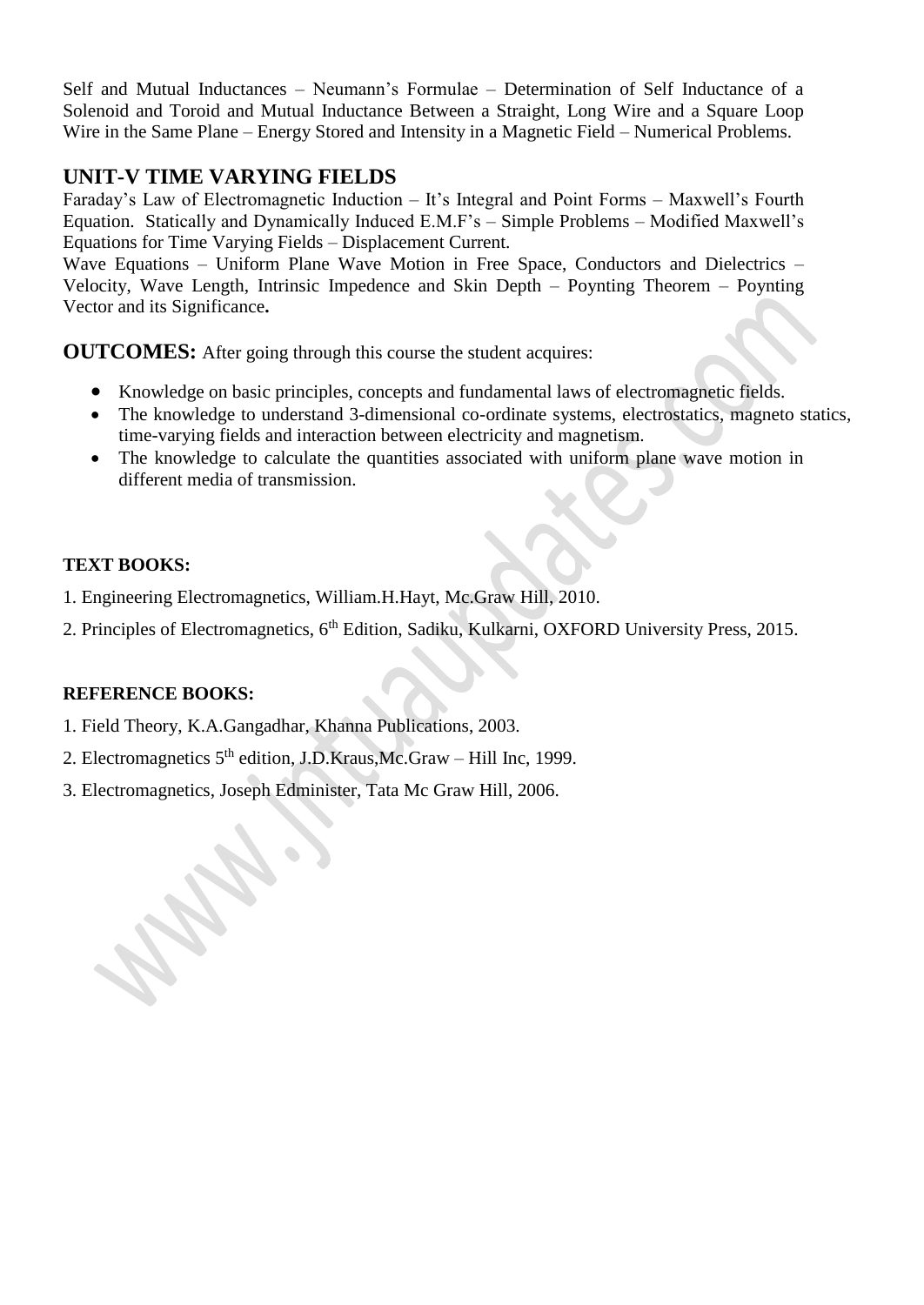## **B.** Tech **II** - **II** sem (**E.E.E**) **T** Tu C

# **3 1 3**

## **(15A04409) ANALOG ELECTRONIC CIRCUITS**

## **Course Objective**

The aim of this course is to familiarize the student with the analysis and design of basic transistor amplifier circuits, Oscillators, Multi-vibrators and wave shaping.

## **Course Outcomes**

On completion of this course the student will be able to understand the

- Methods of biasing transistors & Design of simple amplifier circuits.
- Mid band analysis of amplifier circuits using small signal equivalent circuits to determine gain, input impedance and output impedance.
- Method of calculating cutoff frequencies and to determine bandwidth.
- Design and analyse different Oscillator circuits.
- Design of circuits for linear wave shaping and Multi-vibrators.

## **UNIT I**

## **Multistage Amplifiers**

BJT and FET RC Coupled Amplifiers – Frequency Response. Cascaded Amplifiers. Calculation of Band Width of Single and Multistage Amplifiers. Concept of Gain Bandwidth Product.

## **UNIT II**

## **Feedback Amplifiers**

Concept of Feedback Amplifiers – Effect of Negative feedback on the amplifier Characteristics. Four Feedback Amplifier Topologies. Method of Analysis of Voltage Series, Current Series, Voltage Shunt and Current Shunt feedback Amplifiers.

## **UNIT III**

## **Sinusoidal Oscillators**

Condition for oscillations –LC Oscillators – Hartley, Colpitts, Clapp and Tuned Collector Oscillators – Frequency and amplitude Stability of Oscillators – Crystal Oscillators – RC Oscillators -- RC Phase Shift and Weinbridge Oscillators.

## **UNIT IV**

**Large Signal Amplifiers**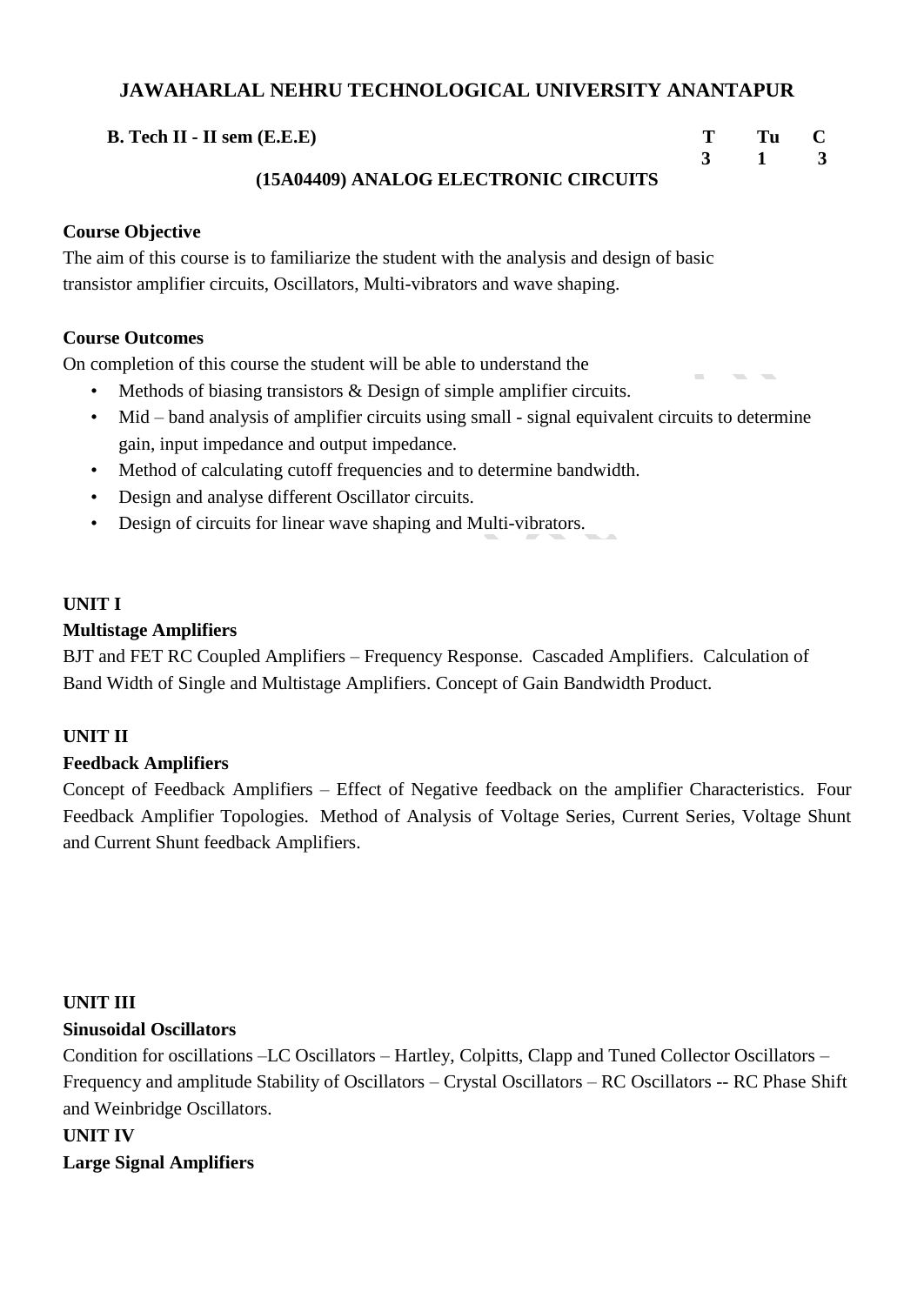Class A power Amplifier, Maximum Value of Efficiency of Class A Amplifier, Transformer coupled amplifier – Push-Pull Amplifier – Complimentary Symmetry Circuits (Transformer Less Class B Power Amplifier) – Phase Inverters, Transistor Power Dissipation, Thermal Runaway, Heat Sinks.

## **UNIT V**

**Linear wave shaping:** High pass, Low pass RC circuits-response for sinusoidal, Step, Pulse, Square and Ramp inputs, Clippers and Clampers

**Multi-Vibrators:** Analysis of Diode and transistor switching times, Analysis and Design of Bistable, Monosatable and Astable Multi-vibrators, Schmitt trigger Using Transistors.

#### **Text Books :**

- 1. Integrated Electronics Millman and Halkias
- 2. Pulse, Digital & Switching Waveforms by Jacob Milliman, Harbert Taub and Mothiki S Prakash Rao, 2<sup>nd</sup> edition 2008, Tata McGraw Hill Companies

## **References:**

- 1. K.Lal Kishore, "Electronic Circuit Analysis", Second Edition, BSP
- 2. Electronic Devices and Circuits, G.S.N. Raju, IK International Publications, New Delhi, 2006
- 3. Electronic Devices and Circuits Mottershead
- 4. A. Anand Kumar, "Pulse and Digital Circuits", PHI, 2005.
- 5. David A. Bell, "Solid State Pulse Circuits", 4<sup>th</sup> edition, 2002 PHI.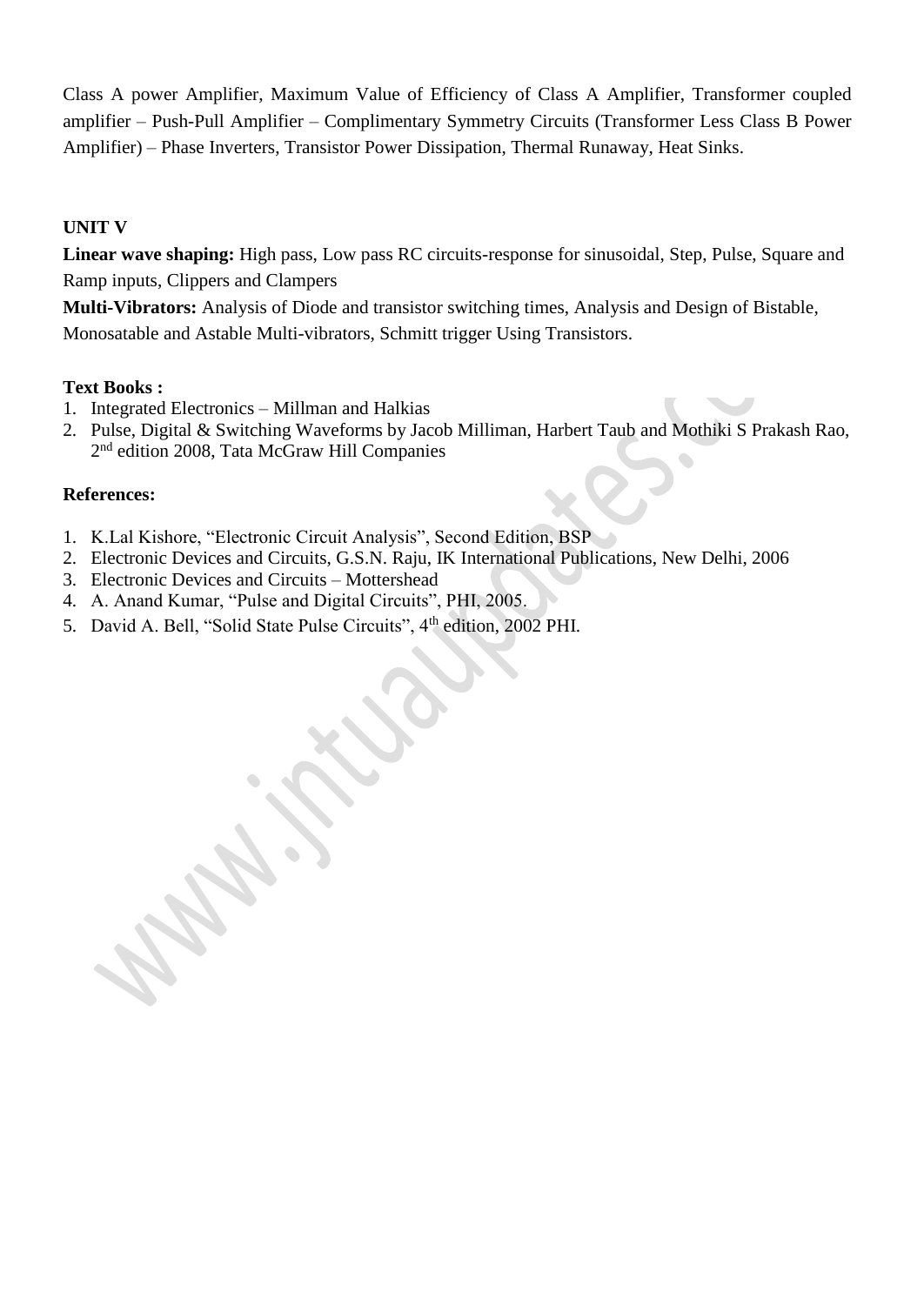## **B. Tech II - II sem (E.E.E) L C**

 **4 2** 

## **(15A02404) ELECTRICAL MACHINES LABORATORY - I**

## **OBJECTIVES:** The student has to learn about:

- ➢ No load and load characteristics of DC generators
- ➢ Various tests on DC motors
- ➢ The speed control techniques of DC motors

## **The following experiments are required to be conducted as compulsory experiments:**

- 1. Magnetization characteristics of DC shunt generator. Determination of critical field resistance and critical speed.
- 2. Load test on DC shunt generator. Determination of characteristics.
- 3. Brake test on DC shunt motor. Determination of performance curves.
- 4. Load test on DC compound generator. Determination of characteristics.
- 5. Hopkinson's tests on DC shunt machines. Predetermination of efficiency.
- 6. Fields test on DC series machines. Determination of efficiency.
- 7. Swinburne's test and speed control of DC shunt motor. Predetermination of efficiencies.
- 8. Brake test on DC compound motor. Determination of performance curves.

## **In addition to the above eight experiments, atleast any two of the experiments from the following list are required to be conducted.**

- 9. Load test on DC series generator. Determination of characteristics.
- 10. Retardation test on DC shunt motor. Determination of losses at rated speed.
- 11. Separation of losses in DC shunt motor.

**OUTCOMES:** The student should be able to do the following:

- ➢ Conduct experiments to obtain the no-load and load characteristics of D.C. Generators
- ➢ Conduct tests on D.C. motors for predetermination of efficiency
- ➢ Conduct tests on D.C. motors for determination of efficiency
- $\triangleright$  Control the speed of D.C. motor in a given range using appropriate method
- ➢ Identify the reason as to why D.C. Generator is not building up voltage